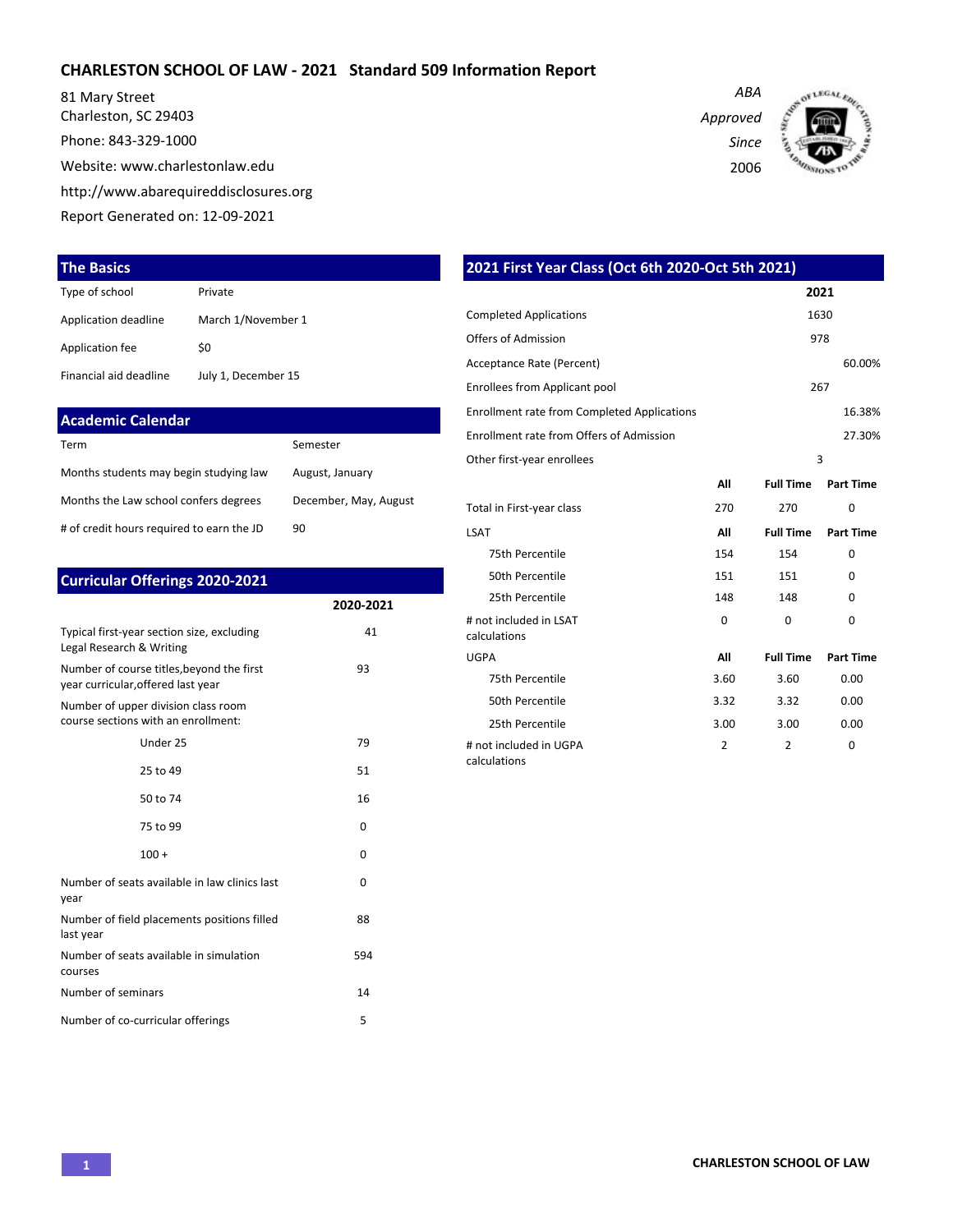| J.D Enrollment as of October 5th 2021     |              |                |                |              |          |                 |              |          |                |          |             |          |              |
|-------------------------------------------|--------------|----------------|----------------|--------------|----------|-----------------|--------------|----------|----------------|----------|-------------|----------|--------------|
|                                           |              | JD1            |                |              |          | JD <sub>2</sub> |              |          |                |          | JD3         |          | Total        |
|                                           | T            | M              | W              | $\mathbf{o}$ | T        | M               | W            | O        | т              | М        | W           | O        | T            |
| Hispanics of any race                     | 13           | 3              | 10             | $\Omega$     | 14       | 6               | 8            | 0        | 12             | 6        | 6           | 0        | 39           |
| American Indian or Alaska Native          | $\mathbf{1}$ | 0              | $\mathbf{1}$   | $\Omega$     | 1        | $\Omega$        | $\mathbf{1}$ | 0        | 4              | 1        | 3           | 0        | 6            |
| Asian                                     | 4            | $\overline{2}$ | $\overline{2}$ | $\Omega$     | 1        | $\Omega$        | $\mathbf{1}$ | 0        | $\overline{2}$ | 2        | $\mathbf 0$ | 0        | 7            |
| <b>Black or African American</b>          | 13           | 5              | 8              | $\Omega$     | 5        | $\overline{2}$  | 3            | 0        | 10             | 7        | 3           | 0        | 28           |
| Native Hawaiian or Other Pacific Islander | 0            | 0              | $\Omega$       | $\Omega$     | $\Omega$ | $\Omega$        | $\Omega$     | 0        | $\Omega$       | $\Omega$ | $\mathbf 0$ | 0        | 0            |
| Two or More Races                         | 0            | $\Omega$       | $\Omega$       | $\Omega$     | 4        | $\mathbf{1}$    | 3            | 0        | $\Omega$       | $\Omega$ | $\Omega$    | $\Omega$ | 4            |
| <b>Total Minority</b>                     | 31           | 10             | 21             | $\Omega$     | 25       | 9               | 16           | 0        | 28             | 16       | 12          | $\Omega$ | 84           |
| White                                     | 211          | 70             | 141            | $\Omega$     | 139      | 67              | 72           | 0        | 154            | 58       | 96          | 0        | 504          |
| Nonresident Alien                         | 0            | 0              | $\Omega$       | $\Omega$     | 1        | $\mathbf{1}$    | $\Omega$     | $\Omega$ | $\Omega$       | $\Omega$ | $\mathbf 0$ | 0        | $\mathbf{1}$ |
| Race and Ethnicity Unknown                | 9            | 5              | 4              | 0            | 5        | 5               | 0            | 0        | 4              | 2        | 2           | 0        | 18           |
| Total                                     | 251          | 85             | 166            | 0            | 170      | 82              | 88           | 0        | 186            | 76       | 110         | 0        | 607          |

| <b>Faculty Resources 2020 - 2021</b> |      |                  |       |                    |              |  |  |  |  |
|--------------------------------------|------|------------------|-------|--------------------|--------------|--|--|--|--|
|                                      | Male | Female           | Other | People<br>of Color | Total        |  |  |  |  |
| Full-time faculty<br>members         | 11   | 12               | 0     | 3                  | 23           |  |  |  |  |
| Non-full-time faculty                | 30   | 22               | 0     | 5                  | 52           |  |  |  |  |
| Total                                | 41   | 34               | 0     | 8                  | 75           |  |  |  |  |
|                                      |      | <b>Full Time</b> |       | <b>Part Time</b>   | <b>Total</b> |  |  |  |  |
| Librarians                           |      | 3                |       | 0                  | 3            |  |  |  |  |
| Administrators                       |      | 23               |       | 0                  | 23           |  |  |  |  |

# **J.D. Degrees Awarded 2020-2021**

| Hispanics of any race                     | 12             |
|-------------------------------------------|----------------|
| American Indian or Alaska Native          | $\overline{2}$ |
| Asian                                     | $\overline{2}$ |
| Black or African American                 | 27             |
| Native Hawaiian or Other Pacific Islander | 0              |
| Two or More Races                         | 0              |
| <b>Total Minority</b>                     | 43             |
| White                                     | 133            |
| Nonresident Alien                         | 0              |
| Race and Ethnicity Unknown                | 10             |
| Total                                     | 186            |

| <b>1L Tuition and Fees 2021 - 2022</b> |          |                |              |                |       |                |  |  |  |  |  |  |  |
|----------------------------------------|----------|----------------|--------------|----------------|-------|----------------|--|--|--|--|--|--|--|
| Per Annual:                            | Resident | Annual<br>Fees | Non-Resident | Annual<br>Fees | Other | Annual<br>Fees |  |  |  |  |  |  |  |
| Full-Time                              | \$42.340 | \$1.034        | \$42.340     | \$1.034        | \$0   | \$0            |  |  |  |  |  |  |  |
| Part-Time                              | \$34.020 | \$1.034        | \$34.020     | \$1.034        |       |                |  |  |  |  |  |  |  |
| Per Credit:                            | Resident | Annual<br>Fees | Non-Resident | Annual<br>Fees | Other | Annual<br>Fees |  |  |  |  |  |  |  |
| Full-Time                              | \$0      | \$0            | \$0          | \$0            | \$0   | \$0            |  |  |  |  |  |  |  |
| Part-Time                              | \$0      | \$0            | \$0          | \$0            |       |                |  |  |  |  |  |  |  |
| <b>Tuition Guarantee Program</b>       |          | No             |              |                |       |                |  |  |  |  |  |  |  |

# **Grants and Scholarships 2020-2021**

|                                 | <b>Total</b> |          | <b>Full Time</b> |     | <b>Part Time</b> |          |
|---------------------------------|--------------|----------|------------------|-----|------------------|----------|
|                                 | #            | %        | #                | %   | #                | %        |
| Total # of students             | 597          | 100      | 597              | 100 | $\Omega$         | 0        |
| Total # receiving<br>grants     | 561          | 94       | 561              | 94  | $\Omega$         | 0        |
| Less than 1/2 tuition           | 333          | 56       | 333              | 56  | $\Omega$         | $\Omega$ |
| Half to full tuition            | 228          | 38       | 228              | 38  | $\Omega$         | 0        |
| <b>Full tuition</b>             | 0            | 0        | 0                | 0   | $\Omega$         | 0        |
| More than full tuition          | 0            | $\Omega$ | $\Omega$         | 0   | 0                | 0        |
| 75th Percentile grant<br>amount |              |          | \$28,000         |     | \$0              |          |
| 50th Percentile grant<br>amount |              |          | \$15,250         |     | \$0              |          |
| 25th Percentile grant<br>amount |              |          | \$10,000         |     | \$0              |          |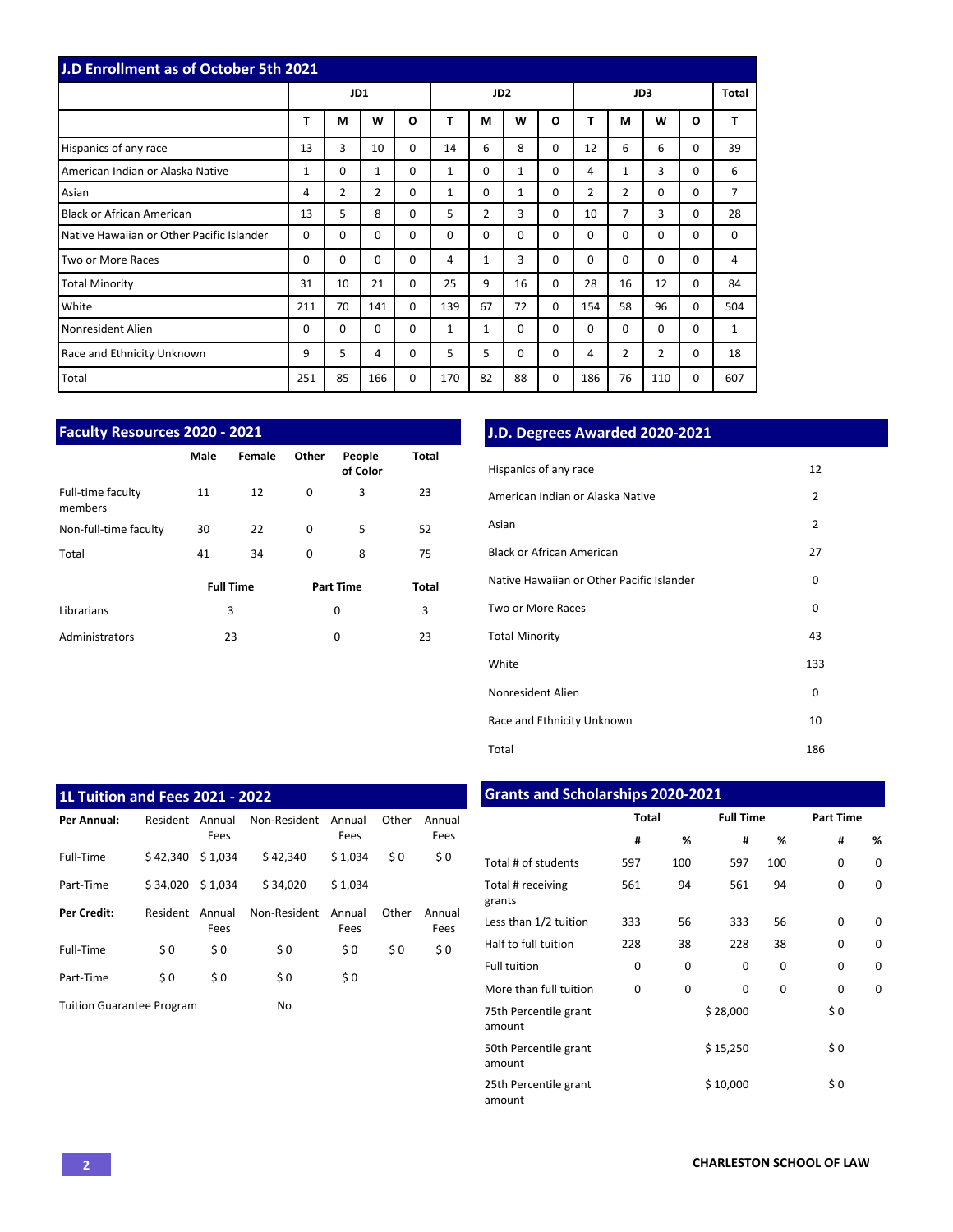| Living Expenses 2021-2022             |          |  |  |  |  |  |  |  |  |
|---------------------------------------|----------|--|--|--|--|--|--|--|--|
| Estimated Living Expenses for singles |          |  |  |  |  |  |  |  |  |
| Living on Campus                      | \$0      |  |  |  |  |  |  |  |  |
| Living Off Campus                     | \$24.232 |  |  |  |  |  |  |  |  |
| Living At Home                        | \$24.232 |  |  |  |  |  |  |  |  |

### **Conditional Scholarships 2020-2021**

The school does not award scholarships that may be reduced or eliminated based on law school academic performance other than failure to maintain good academic standing. Therefore, the school does not complete a 'conditional scholarship retention chart.'

| <b>Academic Attrition 2020-2021</b>       |    |                |              |          |         |                |              |                 |          |          |                |          |          |      |
|-------------------------------------------|----|----------------|--------------|----------|---------|----------------|--------------|-----------------|----------|----------|----------------|----------|----------|------|
|                                           |    |                | JD1          |          |         |                |              | JD <sub>2</sub> |          |          | JD3            |          |          | UL   |
|                                           | T  | М              | W            | O        | %       | Т              | М            | W               | O        | т        | M              | W        | O        | %    |
| Hispanics of any race                     | 2  | $\overline{2}$ | $\Omega$     | 0        | 13.3    | 0              | 0            | $\Omega$        | 0        | 0        | $\Omega$       | 0        | 0        | 0.0  |
| American Indian or Alaska Native          | 1  | 1              | $\Omega$     | 0        | 100.0   | 1              | 0            | $\mathbf{1}$    | 0        | $\Omega$ | $\Omega$       | 0        | $\Omega$ | 14.3 |
| Asian                                     | 0  | $\Omega$       | $\Omega$     | $\Omega$ | 0.0     | $\Omega$       | $\Omega$     | $\Omega$        | 0        | $\Omega$ | $\Omega$       | $\Omega$ | $\Omega$ | 0.0  |
| <b>Black or African American</b>          | 4  | 3              | $\mathbf{1}$ | $\Omega$ | 33.3    | $\mathbf{1}$   | $\mathbf{1}$ | $\Omega$        | $\Omega$ | $\Omega$ | $\Omega$       | $\Omega$ | $\Omega$ | 2.8  |
| Native Hawaiian or Other Pacific Islander | 0  | $\Omega$       | 0            | 0        | $0.0\,$ | 0              | $\Omega$     | $\Omega$        | 0        | $\Omega$ | 0              | 0        | 0        | 0.0  |
| Two or More Races                         | 2  | $\overline{2}$ | $\Omega$     | $\Omega$ | 28.6    | $\Omega$       | $\Omega$     | $\Omega$        | 0        | $\Omega$ | $\Omega$       | $\Omega$ | $\Omega$ | 0.0  |
| <b>Total Minority</b>                     | 9  | 8              | $\mathbf{1}$ | $\Omega$ | 25.0    | $\overline{2}$ | $\mathbf{1}$ | $\mathbf{1}$    | $\Omega$ | $\Omega$ | $\Omega$       | $\Omega$ | $\Omega$ | 2.9  |
| White                                     | 29 | 14             | 15           | $\Omega$ | 15.9    | 4              | 3            | $\mathbf{1}$    | 0        | 3        | $\overline{2}$ | 1        | $\Omega$ | 2.4  |
| Nonresident Alien                         | 0  | $\Omega$       | $\Omega$     | 0        | 0.0     | $\Omega$       | $\Omega$     | $\Omega$        | $\Omega$ | $\Omega$ | $\Omega$       | 0        | $\Omega$ | 0.0  |
| Race and Ethnicity Unknown                | 0  | $\Omega$       | $\Omega$     | 0        | 0.0     | 0              | $\Omega$     | $\Omega$        | 0        | $\Omega$ | $\Omega$       | 0        | $\Omega$ | 0.0  |
| Total                                     | 38 | 22             | 16           | $\Omega$ | 17.0    | 6              | 4            | 2               | $\Omega$ | 3        | $\overline{2}$ | 1        | 0        | 2.4  |

| <b>Other Attrition 2020-2021</b>          |          |              |          |          |     |                 |          |          |          |          |          |             |          |     |
|-------------------------------------------|----------|--------------|----------|----------|-----|-----------------|----------|----------|----------|----------|----------|-------------|----------|-----|
|                                           |          |              | JD1      |          |     | JD <sub>2</sub> |          |          |          | JD3      |          |             |          | UL  |
|                                           | т        | М            | W        | O        | %   | т               | М        | W        | O        | т        | М        | W           | O        | %   |
| Hispanics of any race                     | 1        | $\mathbf{1}$ | $\Omega$ | $\Omega$ | 6.7 | $\Omega$        | $\Omega$ | 0        | $\Omega$ | $\Omega$ | $\Omega$ | $\mathbf 0$ | $\Omega$ | 0.0 |
| American Indian or Alaska Native          | $\Omega$ | $\Omega$     | $\Omega$ | $\Omega$ | 0.0 | $\Omega$        | $\Omega$ | $\Omega$ | $\Omega$ | $\Omega$ | $\Omega$ | $\mathbf 0$ | $\Omega$ | 0.0 |
| Asian                                     | $\Omega$ | $\Omega$     | $\Omega$ | $\Omega$ | 0.0 | $\Omega$        | $\Omega$ | $\Omega$ | $\Omega$ | $\Omega$ | $\Omega$ | $\mathbf 0$ | $\Omega$ | 0.0 |
| <b>Black or African American</b>          | $\Omega$ | $\Omega$     | $\Omega$ | $\Omega$ | 0.0 | $\Omega$        | $\Omega$ | $\Omega$ | $\Omega$ | $\Omega$ | $\Omega$ | $\Omega$    | $\Omega$ | 0.0 |
| Native Hawaiian or Other Pacific Islander | $\Omega$ | $\Omega$     | $\Omega$ | $\Omega$ | 0.0 | $\Omega$        | $\Omega$ | 0        | $\Omega$ | $\Omega$ | $\Omega$ | 0           | $\Omega$ | 0.0 |
| Two or More Races                         | $\Omega$ | $\Omega$     | $\Omega$ | $\Omega$ | 0.0 | $\Omega$        | $\Omega$ | $\Omega$ | $\Omega$ | $\Omega$ | $\Omega$ | $\mathbf 0$ | $\Omega$ | 0.0 |
| <b>Total Minority</b>                     | 1        | $\mathbf{1}$ | $\Omega$ | $\Omega$ | 2.8 | $\Omega$        | $\Omega$ | $\Omega$ | $\Omega$ | $\Omega$ | $\Omega$ | $\Omega$    | $\Omega$ | 0.0 |
| White                                     | 3        | $\Omega$     | 3        | $\Omega$ | 1.6 | $\Omega$        | $\Omega$ | $\Omega$ | $\Omega$ | $\Omega$ | $\Omega$ | $\mathbf 0$ | $\Omega$ | 0.0 |
| Nonresident Alien                         | 0        | $\Omega$     | $\Omega$ | $\Omega$ | 0.0 | $\Omega$        | 0        | $\Omega$ | $\Omega$ | $\Omega$ | $\Omega$ | 0           | $\Omega$ | 0.0 |
| <b>Race and Ethnicity Unknown</b>         | $\Omega$ | $\Omega$     | $\Omega$ | $\Omega$ | 0.0 | $\Omega$        | $\Omega$ | $\Omega$ | $\Omega$ | $\Omega$ | 0        | $\Omega$    | $\Omega$ | 0.0 |
| Total                                     | 4        | 1            | 3        | $\Omega$ | 1.8 | $\Omega$        | 0        | 0        | $\Omega$ | 0        | 0        | 0           | 0        | 0.0 |

| <b>Transfers 2020-2021</b> |      |
|----------------------------|------|
| <b>IJD1 Transfers Out</b>  |      |
| ITransfers In*             |      |
| 175th Percentile JD1 GPA   | 0.00 |